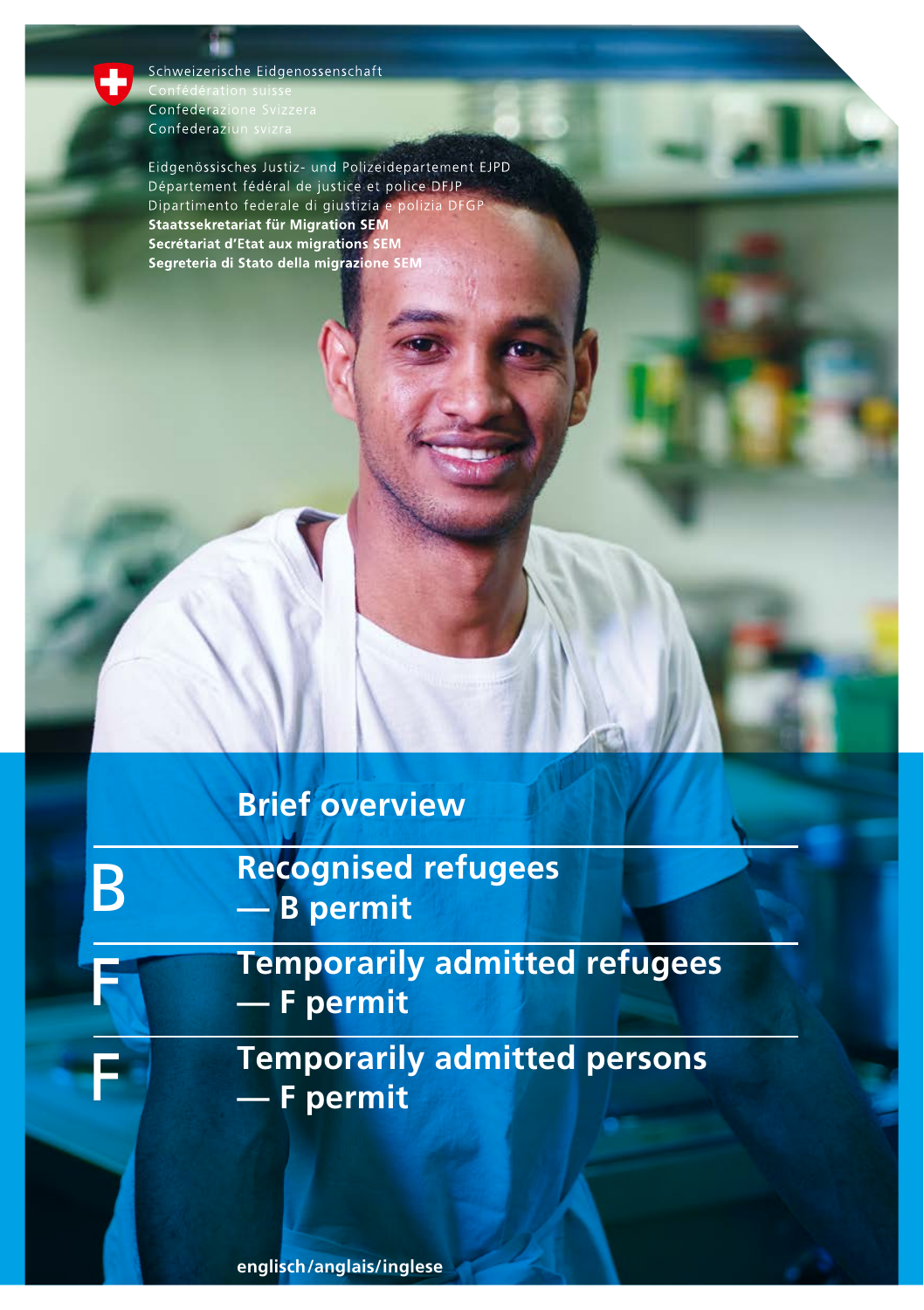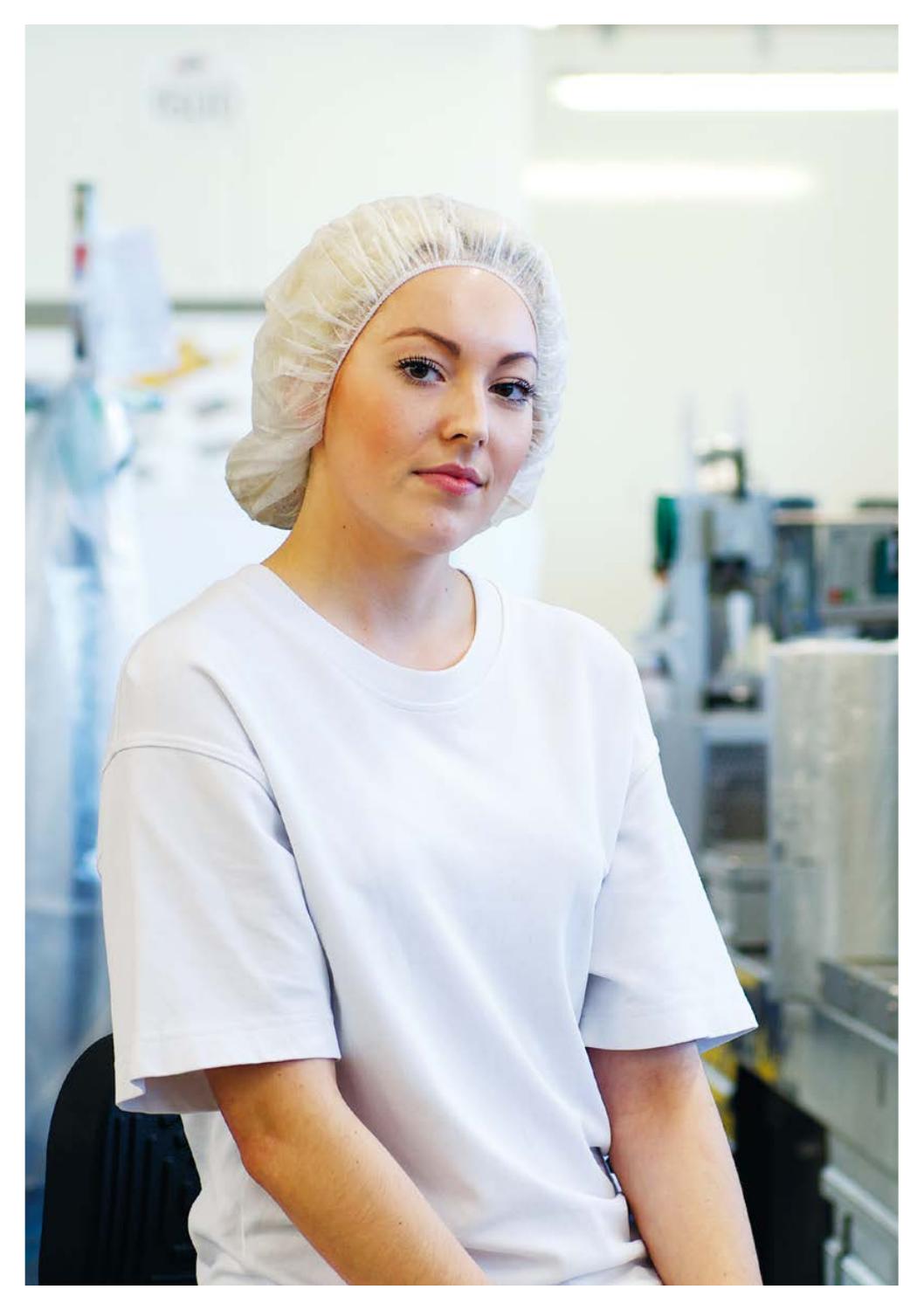### **Welcome to Switzerland!**

You have been granted asylum in Switzerland or have been temporarily admitted. Your status is subject to special regulations. We would like to inform you about this in this brochure.

You will now live in Switzerland for a longer period of time. It is therefore important that you find your way around and integrate as quickly as possible. This includes, among other things, being aware of your rights and duties and striving for work and education. In this brochure, you will find basic information on the specific regulations that apply to your status, as well as links to further addresses and information.

State Secretariat for Migration (SEM)

**This brochure is available in electronic format in the following languages: German, French, Italian, English, Arabic, Tigrinya, Kurdish, Tibetan, Farsi, Tamil, Somali and Serbian/Croatian/Bosnian** 

**[www.sem.admin.ch/info-integration](http://www.sem.admin.ch/info-integration)**

**1**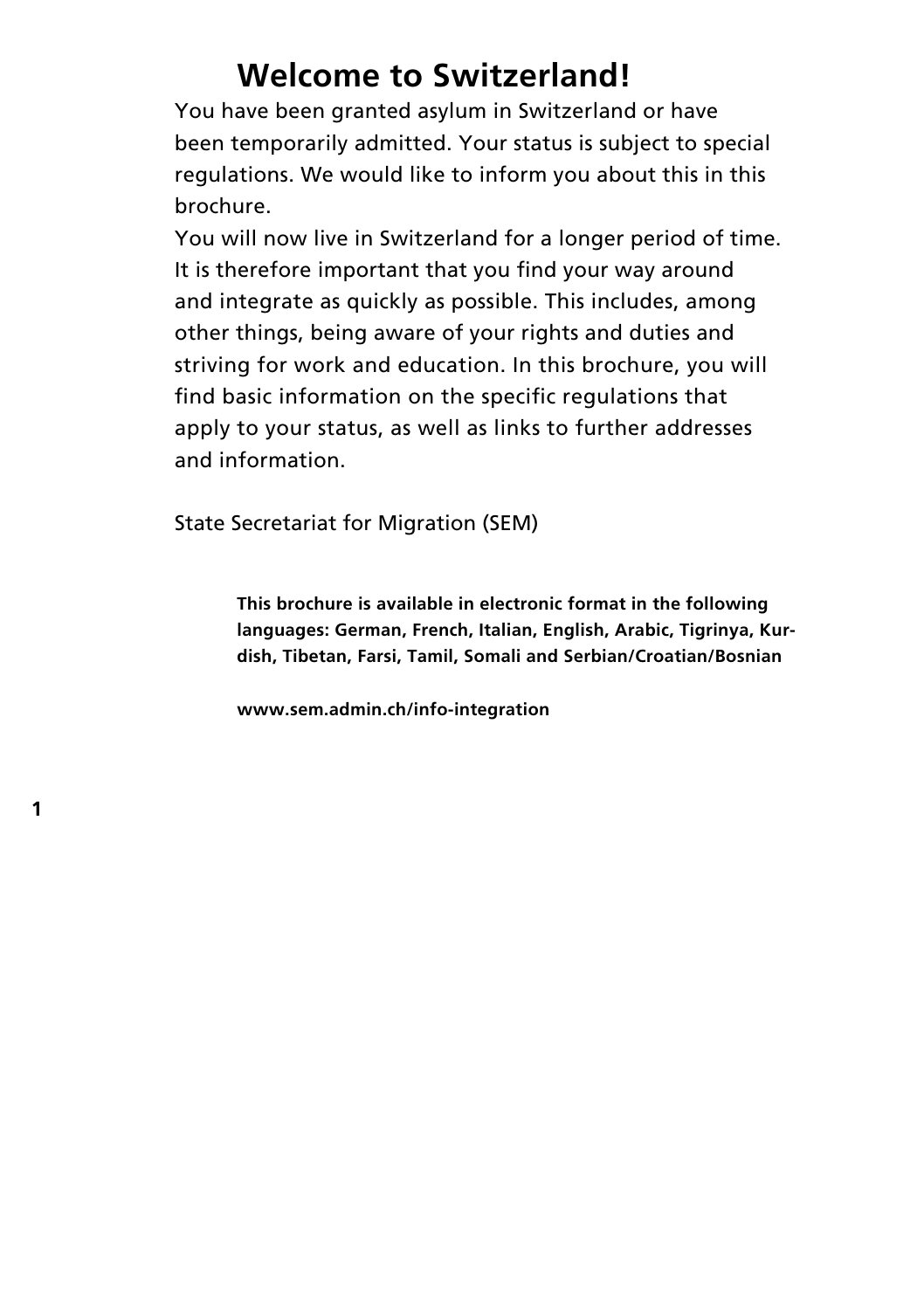## **Brief overview**

### **Index**

| Recognised refugees<br>$-$ B permit           |
|-----------------------------------------------|
| Temporarily admitted refugees<br>$-$ F permit |
| Temporarily admitted persons<br>$-$ F permit  |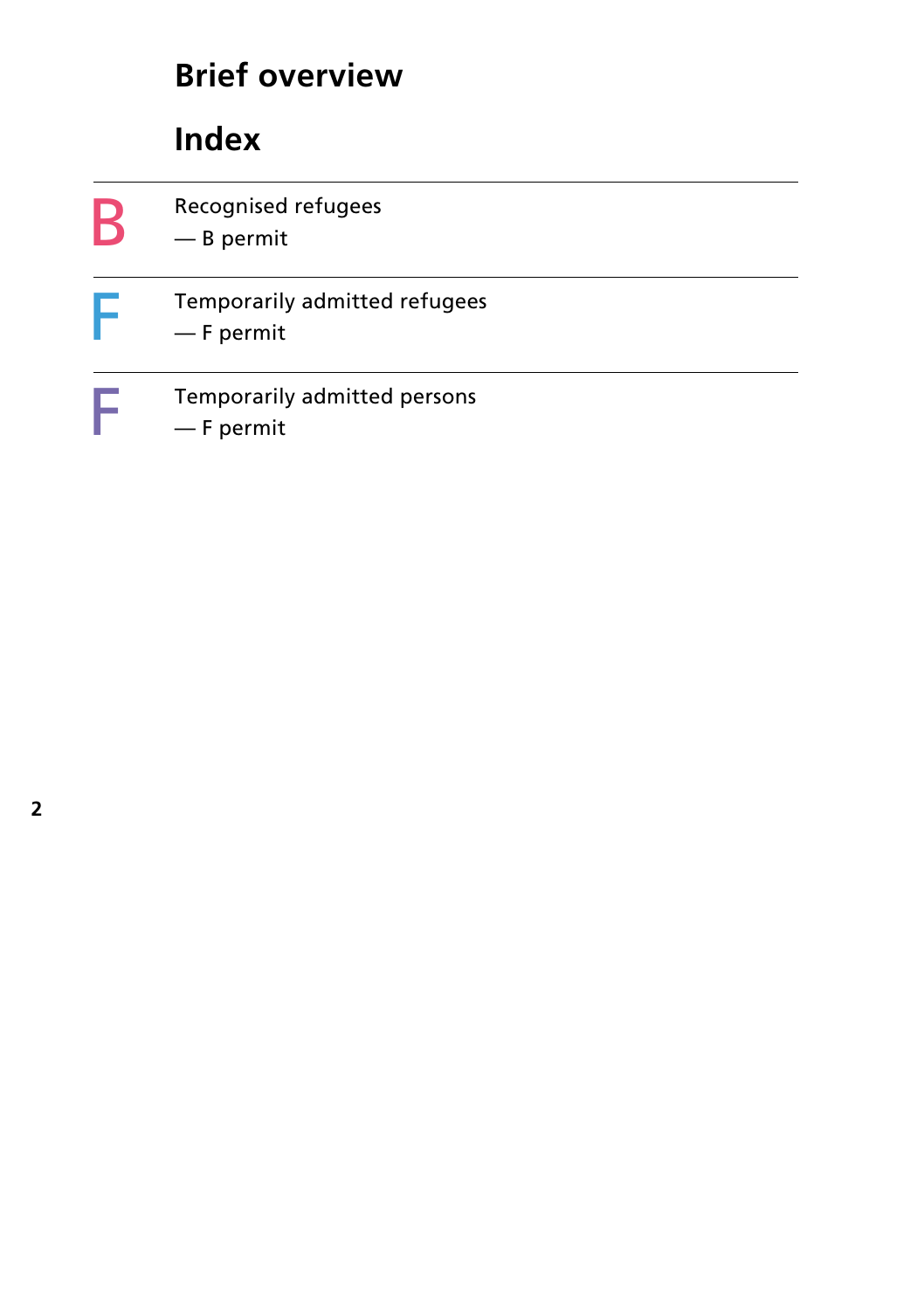### **Recognised refugees — B permit**

A refugee is a person who, because of his/her race, religion, nationality, affiliation with a particular social group or because of his/her political opinions, has been subjected to serious disadvantages or has a well-founded fear of being exposed to such disadvantages in his/her home or country of origin. This definition is based on the Convention Relating to the Status of Refugees (Geneva Refugee Convention). Serious disadvantages are, in particular, threat to life, physical integrity or freedom as well as measures that cause unbearable psychological pressure. Women-specific reasons for fleeing are also taken into consideration.

The Geneva Refugee Convention also states that no one may be expelled or returned to a state where the person would be exposed to the above-mentioned threats.

#### **Legal basis**

**The legal status of refugees results from the Geneva Refugee Convention. At the national level, it is governed by the Asylum Act (Articles 58–62 of the Asylum Act). The relevant law can be found at: [www.admin.ch/ch/d/sr/c142\\_31.html](http://www.admin.ch/ch/d/sr/c142_31.html)**

#### **Permits issued**

**Recognised refugees are entitled to a residence permit in the canton in which they are legally residing (Foreign Nationals' residence permit B). This is limited to one year, but is usually renewed as long as the grounds for recognition as refugees continue to exist. After legally residing in Switzerland for ten years, a permanent settlement permit (C permit) may be issued to recognised refugees, if the criteria for integration are fulfilled and there are no grounds for revocation. Those who successfully integrate and can communicate well in the local language spoken at their place of residence, can apply for the permanent settlement permit after five years of legal residence.** 

B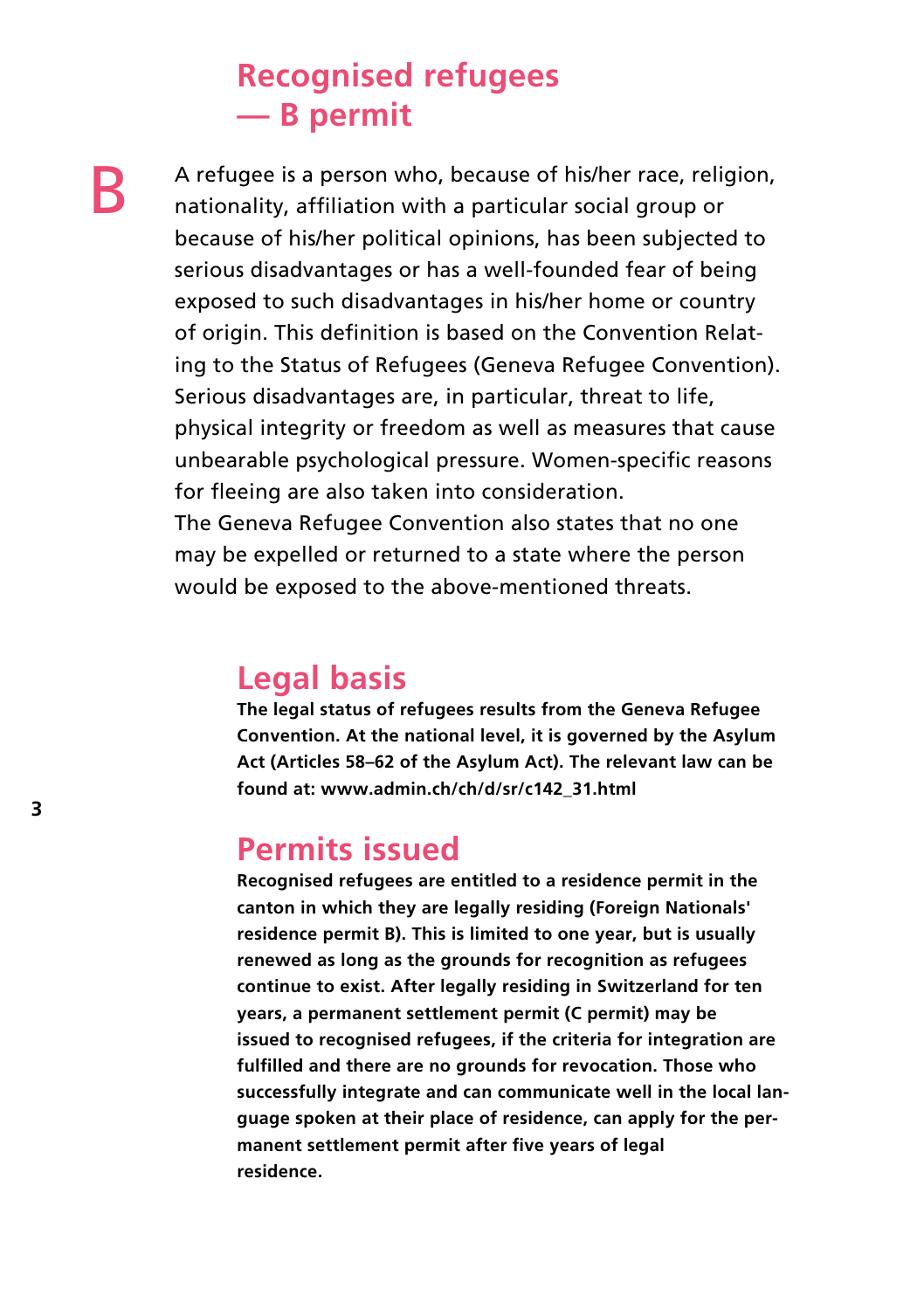### **Temporarily admitted refugees — F permit**

A temporarily admitted refugee is a person who qualifies for the refugee status, but has not been granted asylum as there are reasons for exclusion from asylum. This is the case when a person's status as a refugee came about only by leaving his/her home or country of origin or due to his/her conduct after leaving the country. Refugees, for whom there are grounds for exclusion from asylum, are temporarily admitted

#### **Legal basis**

**The legal status of temporarily admitted refugees results from the Geneva Refugee Convention. The temporary admission is governed by the Federal Act on Foreign Nationals and on Integration (AIG) (Art. 83–88a AIG). The relevant law can be found at: [www.admin.ch/ch/d/sr/c142\\_20.html](http://www.admin.ch/ch/d/sr/c142_20.html)**

#### **Permits issued**

**Temporarily admitted refugees and temporarily admitted persons receive an F permit. This is issued for a maximum of twelve months and may be renewed by the canton of residence for a further twelve months. After legally residing in Switzerland for five years, temporarily admitted refugees and temporarily admitted persons may apply for a residence permit (B permit). When examining the application, the authorities consider the level of integration, family ties and the reasonableness of a return to the country of origin.**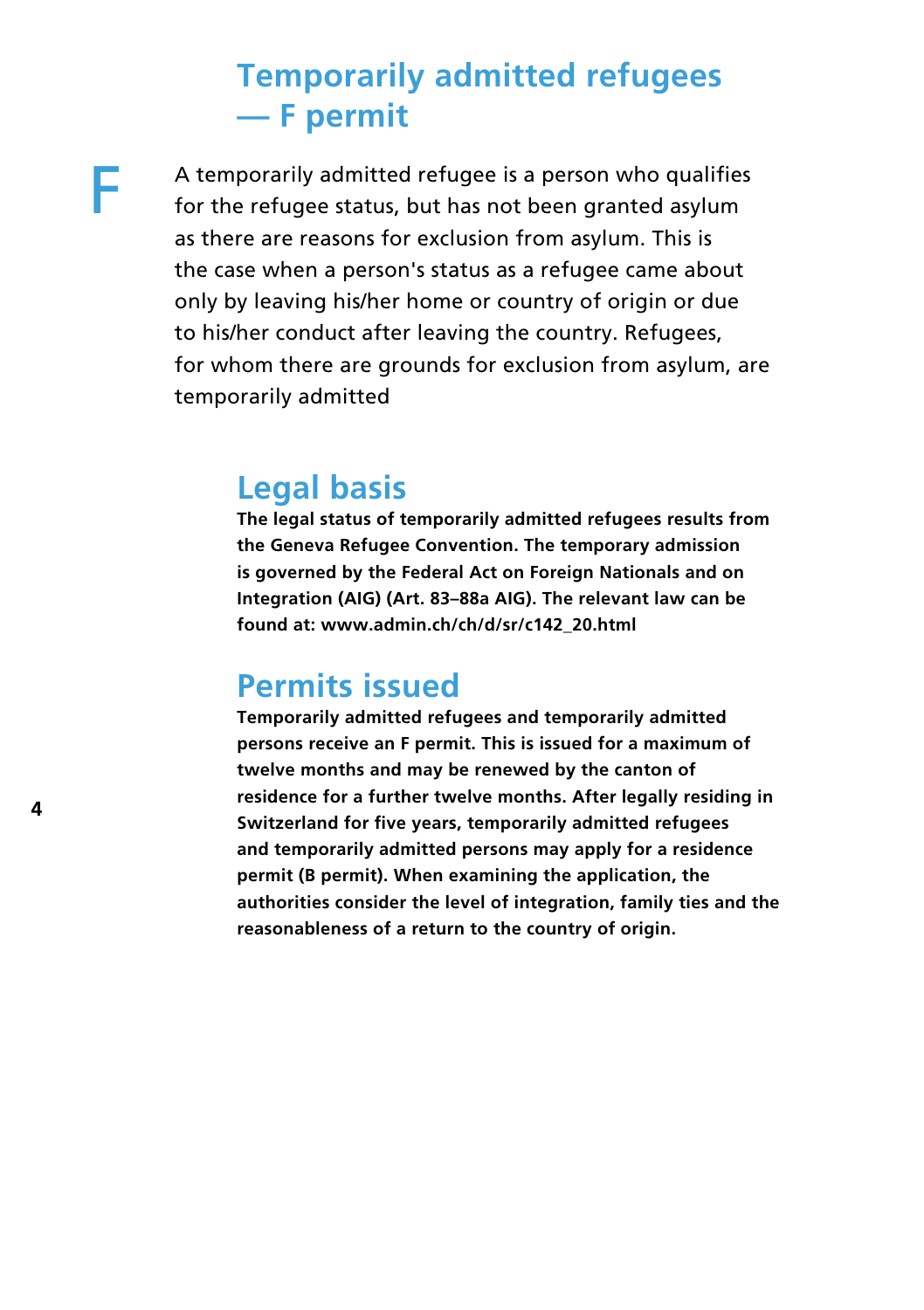#### **Temporarily admitted persons — F permit**

A temporarily admitted person is someone whose application for asylum has been rejected, but whose expulsion cannot be carried out for the following reasons: The enforcement of removal is not possible (for example: if no travel documents can be obtained), is not permitted (if the enforcement violates the provisions of international law) or is unreasonable (for example, because of war or a situation of generalised violence in the country of origin).

#### **Legal basis**

**The legal status of temporarily admitted persons is governed by the Federal Act on Foreign Nationals and on Integration (AIG) (Art. 83–88a AIG). The relevant law can be found at: [www.admin.ch/ch/d/sr/c142\\_20.html](http://www.admin.ch/ch/d/sr/c142_20.html)**

#### **Permits issued**

**Temporarily admitted refugees and temporarily admitted persons receive an F permit. This is issued for a maximum of twelve months and may be renewed by the canton of residence for a further twelve months. After legally residing in Switzerland for five years, temporarily admitted refugees and temporarily admitted persons may apply for a residence permit (B permit). When examining the application, the authorities consider the level of integration, family ties and the reasonableness of a return to the country of origin.**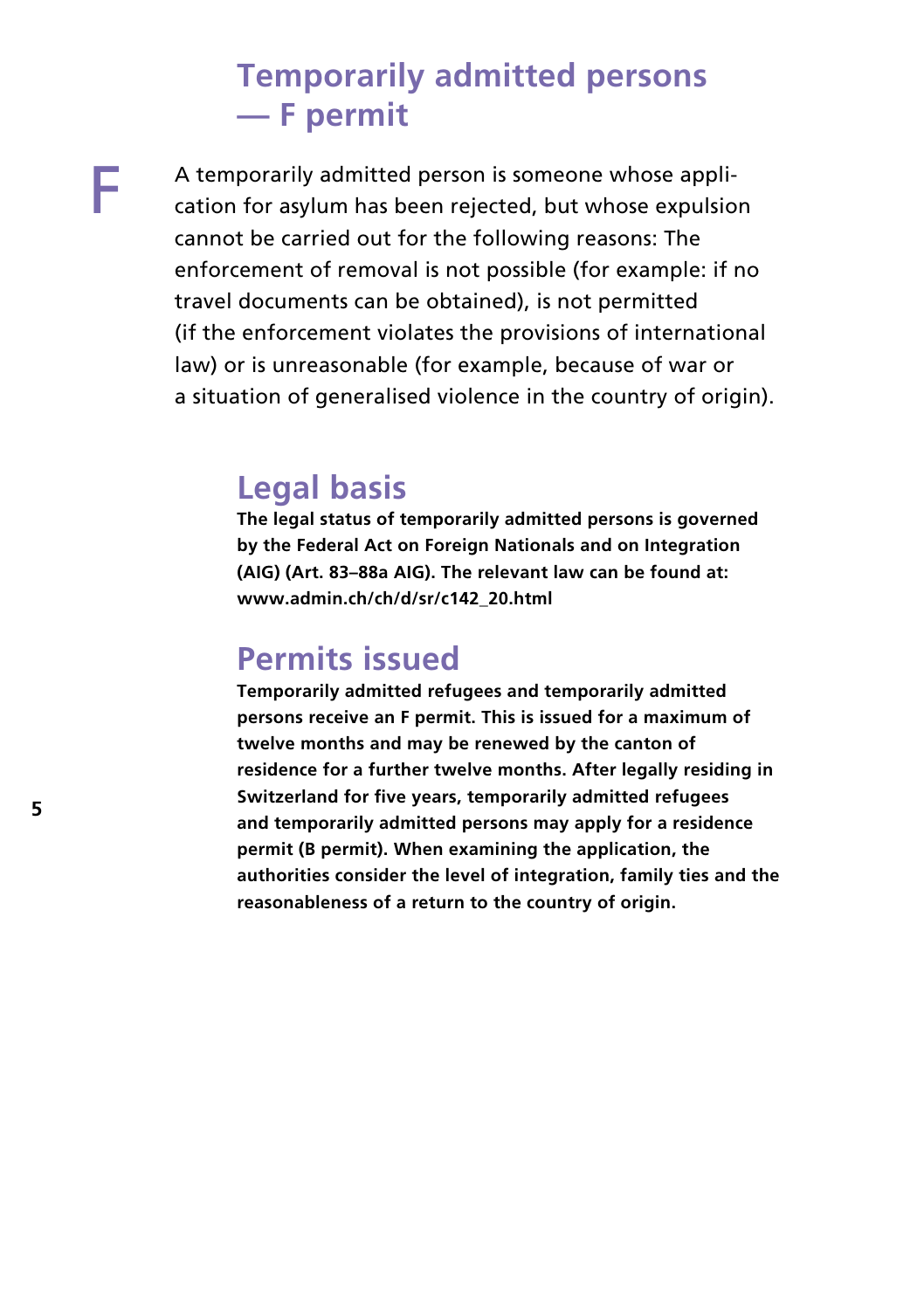### **Housing**

B F F

Recognised refugees, temporarily admitted refugees and temporarily admitted persons are assigned to a canton during or after completion of the asylum procedure. They will continue to stay in the same canton after the asylum decision is rendered. You may freely choose where you want to live within the canton you have been assigned. Temporarily admitted persons who are receiving social welfare benefits may be assigned the place of residence or accommodation by the cantonal authorities. You must notify your residence address to the responsible cantonal authority. The issued foreign nationals' permit is only valid in the canton to which you have been assigned.

> **Useful information for tenants in 16 languages: [www.bwo.admin.ch/bwo/de/home/wie-wir-wohnen/](http://www.bwo.admin.ch/bwo/de/home/wie-wir-wohnen/infoblatt-wohnen/infoblatt.html) [infoblatt-wohnen/infoblatt.html](http://www.bwo.admin.ch/bwo/de/home/wie-wir-wohnen/infoblatt-wohnen/infoblatt.html)**

**Swiss Tenants Association: [www.mieterverband.ch](http://www.mieterverband.ch)**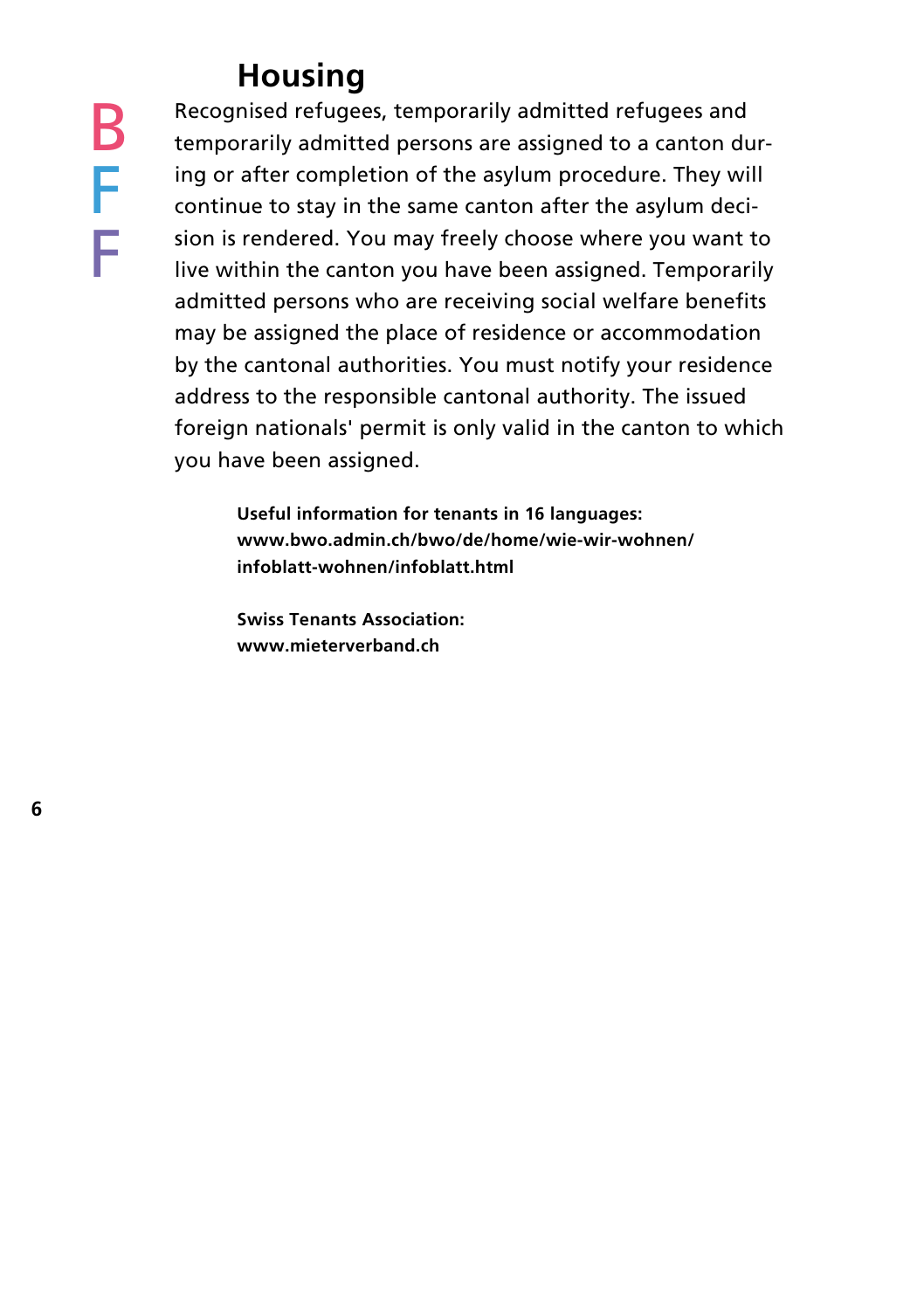### **Change of canton**

# B

Recognised refugees can submit an application for a change of canton to the immigration authority of the canton to which they wish to move. The application is usually approved if the applicant is not permanently dependent on social welfare benefits or if there are no other grounds for revocation under immigration laws.

- Temporarily admitted refugees may apply for change of canton. The application is usually approved if the applicant is not permanently dependent on social benefits or if there are no other grounds for revocation under immigration laws. The application for the change of canton must be submitted directly to the SEM. F
- Temporarily admitted foreigners may apply for change of cantons. The application must be sent directly to the SEM. The SEM will then consult the cantons concerned and decide whether or not to approve the application. Applications are approved if the applicant is entitled to family reunification or if both cantons concerned agree to the change of canton. F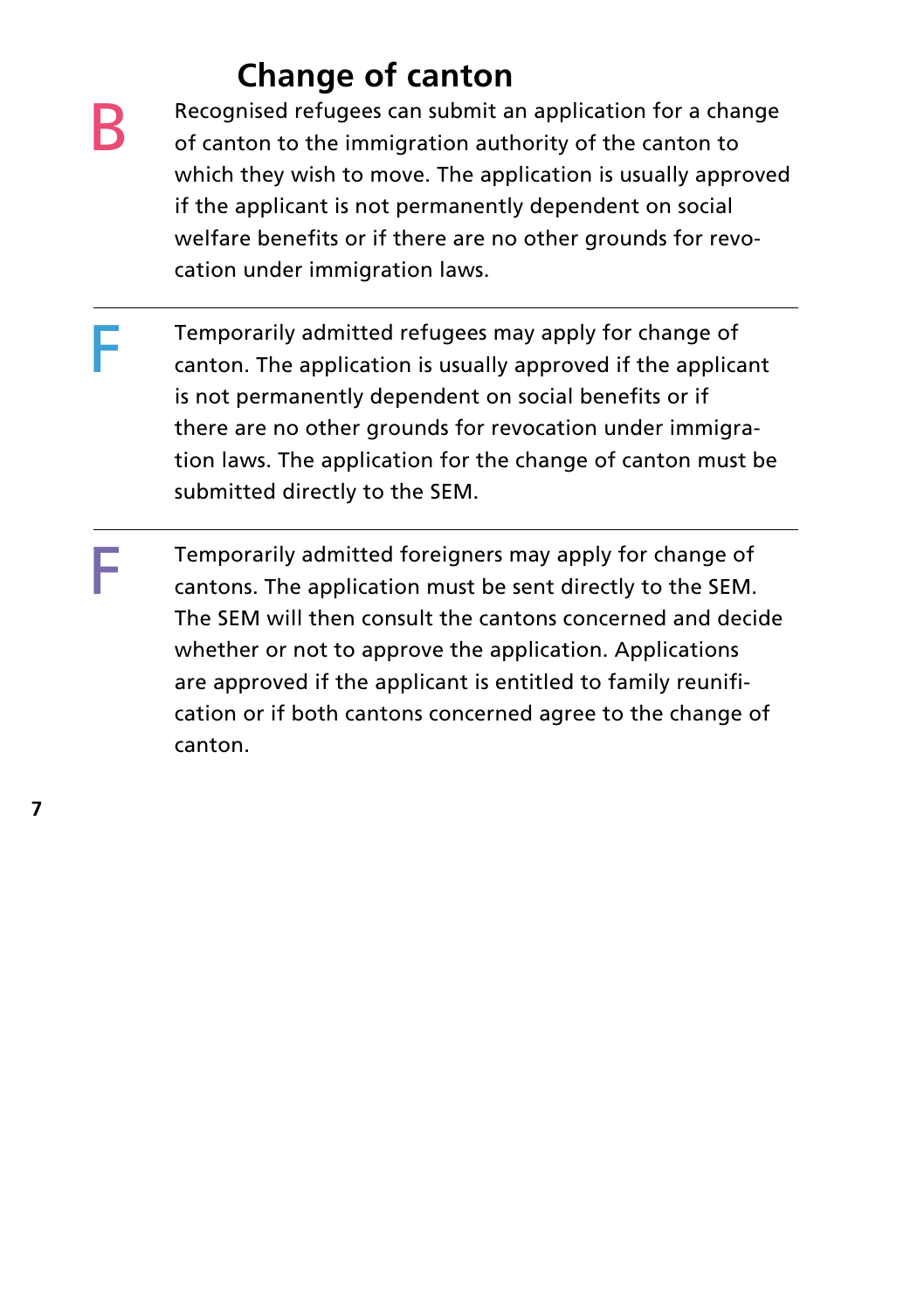### **Travel abroad**

Recognised refugees and temporarily admitted refugees may apply for a travel document for refugees at the immigration office of their canton of residence, with which they can travel abroad and back to Switzerland. To do this, you must go to the immigration office in person. The travel document is issued by the SEM and is usually valid for five years.

> **Important: The travel document for refugees does not entitle you to entry into your home country or country of origin. If a recognised refugee or a temporarily admitted refugee travels to his/her home country or country of origin, his/her refugee status may be revoked.**

**Furthermore, it should be noted that the travel document for refugees does not automatically entitle you to entry into other countries. Entry into the Schengen area for tourism purposes is generally possible without visa for a period of up to three months. To enter other countries, you will require a visa. Please inquire with the authorities of the countries you wish to travel to.**

Temporarily admitted persons are not entitled to travel abroad freely. You must deposit the passports issued by your country of origin with the SEM. In justified cases (for example, serious illness or death of family members), you may go to the cantonal immigration office in person and apply for a return visa. If you are unable to obtain passport from your country of origin, you may apply for a travel document for foreigners, which will allow you to travel. This travel document may only be used for the approved travel.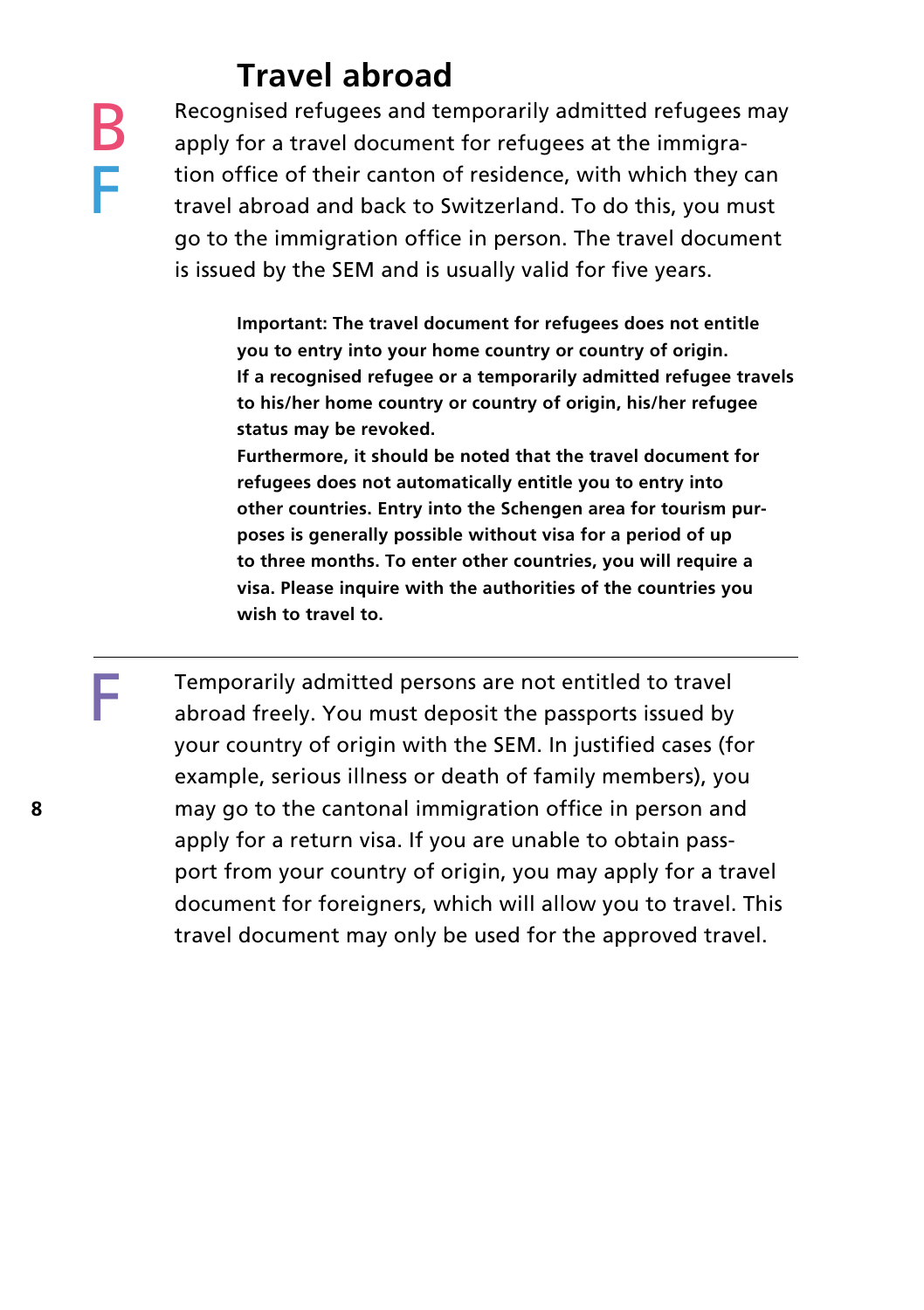### **Family reunification and family asylum**

B

F

F

Recognised refugees are permitted to be joined by their family members (spouses, registered partners and children under the age of 18). These family members will be recognised as refugees and granted asylum, provided this family unit existed before they fled and there are no special circumstances to preclude this.

Any children born in Switzerland to recognised refugees status will not be automatically recognised as refugees. For this reason, it is important that an asylum application is filed with the SEM as soon as possible after the child's birth so that the child can also be granted refugee status.

Temporarily admitted refugees and temporarily admitted persons must wait for at least three years after their temporary admission to file an application for family reunification with the cantonal migration authority. Only spouses, registered partners and unmarried children under the age of 18 may come to Switzerland through family reunification. Pre-requisites for family reunification are that the family lives together in the same household, has housing suitable for the entire family, is not dependent on social benefits and can communicate in the local language spoken at the place of residence.

If the time-related requirements for family reunification are fulfilled, the application for family reunification must be submitted within the next five years. The application for bringing children over the age of twelve must be submitted within the next twelve months.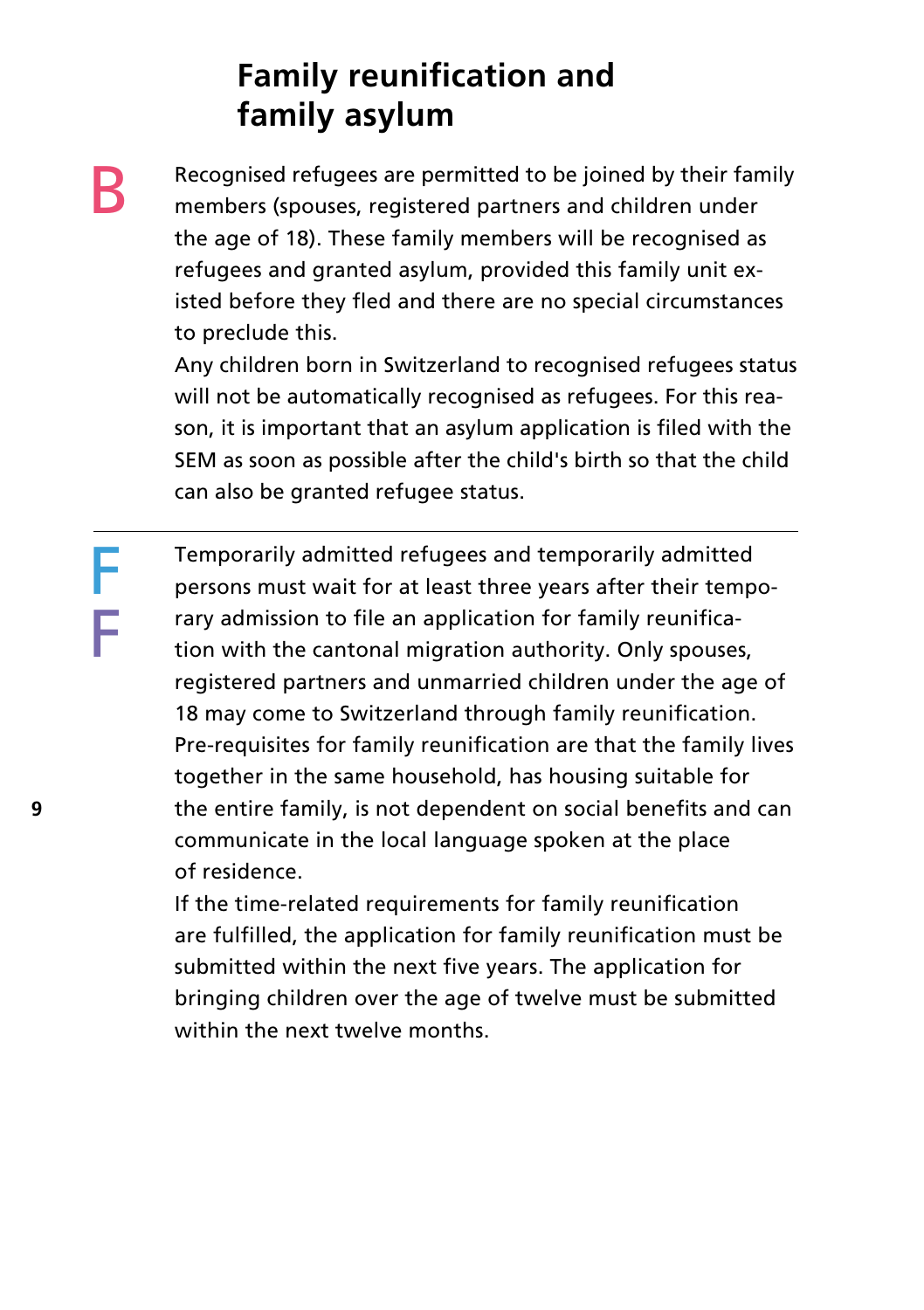### **Integration**

B F F

Those who live in Switzerland for extended periods of time should integrate as quickly and sustainably as possible. For this, it is important that you gather information and make the effort to learn the local language, look for employment, and take part in social life. Switzerland supports the integration process through programs and projects and strives to offer equal opportunities for all. The aim of integration is peaceful coexistence of domestic and foreign population based on the values enshrined in the Federal Constitution as well as on mutual respect and tolerance.

> **More information on Swiss integration policy: [www.integrationsagenda.ch](http://www.integrationsagenda.ch) [www.sem.admin.ch/bfm/de/home/themen/integration.html](http://www.sem.admin.ch/bfm/de/home/themen/integration.html)**

#### **Integration support**

Numerous governmental and private organisations offer courses and programs to support recognised refugees, temporarily admitted refugees, and temporarily admitted persons in their integration process in Switzerland. You are encouraged to seek advice and take advantage of these services. The necessary information can be found at cantonal integration offices.

> **Further information on integration support: [www.sem.admin.ch/bfm/de/home/themen/integration/](http://www.sem.admin.ch/bfm/de/home/themen/integration/foerderung.html) [foerderung.html](http://www.sem.admin.ch/bfm/de/home/themen/integration/foerderung.html)**

**Points of contact for integration in the cantons and cities: [www.sem.admin.ch/sem/de/home/ueberuns/kontakt/](http://www.sem.admin.ch/sem/de/home/ueberuns/kontakt/kantonale_behoerden/kantonale_ansprechstellen.html) [kantonale\\_behoerden/kantonale\\_ansprechstellen.html](http://www.sem.admin.ch/sem/de/home/ueberuns/kontakt/kantonale_behoerden/kantonale_ansprechstellen.html)**

**Information on the cantonal integration programs (KIP): [www.kip-pic.ch/de](http://www.kip-pic.ch/de)**

B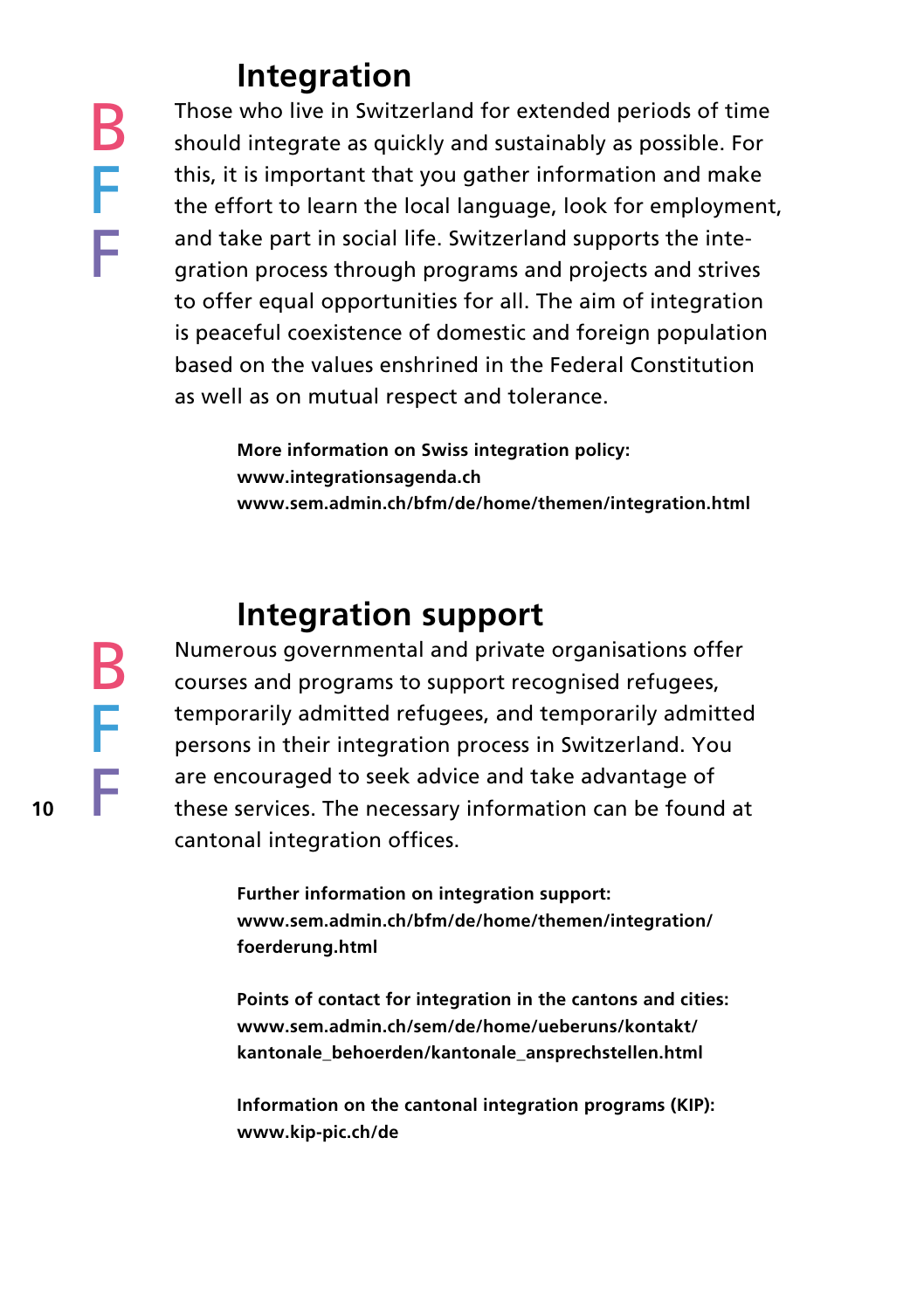B

F

F

### **School and education**

Children of recognised refugees, temporarily admitted refugees and temporarily admitted persons must go to school just like all other children living in Switzerland. The compulsory education, including kindergarten, lasts eleven years of school and begins at the age of four. After that, according to their abilities, the children can complete a vocational training and education (VET), or attend a secondary school and later, a university.

> **More information on compulsory education and VET: [www.ch.ch/private/00060/00062/index.html?lang=de](http://www.ch.ch/private/00060/00062/index.html?lang=de) [www.berufsbildung.ch](http://www.berufsbildung.ch)**

### **Continuing education and training**

On the Swiss labour market, workers are subject to stringent requirements both in terms of language mastery and technical skills. Often, the qualifications of foreigners do not meet the requirements of the Swiss labour market or the qualifications from abroad are not recognised here. Language courses, continuing education or other offers should help you to gain access to the world of employment. The Competence Centres for Integration and the cantonal career counselling centres will provide you with the necessary information and advice.

> **Contact information of cantonal vocational, educational and career counselling offices: [www.berufsberatung.ch/dyn/show/8242](http://www.berufsberatung.ch/dyn/show/8242)**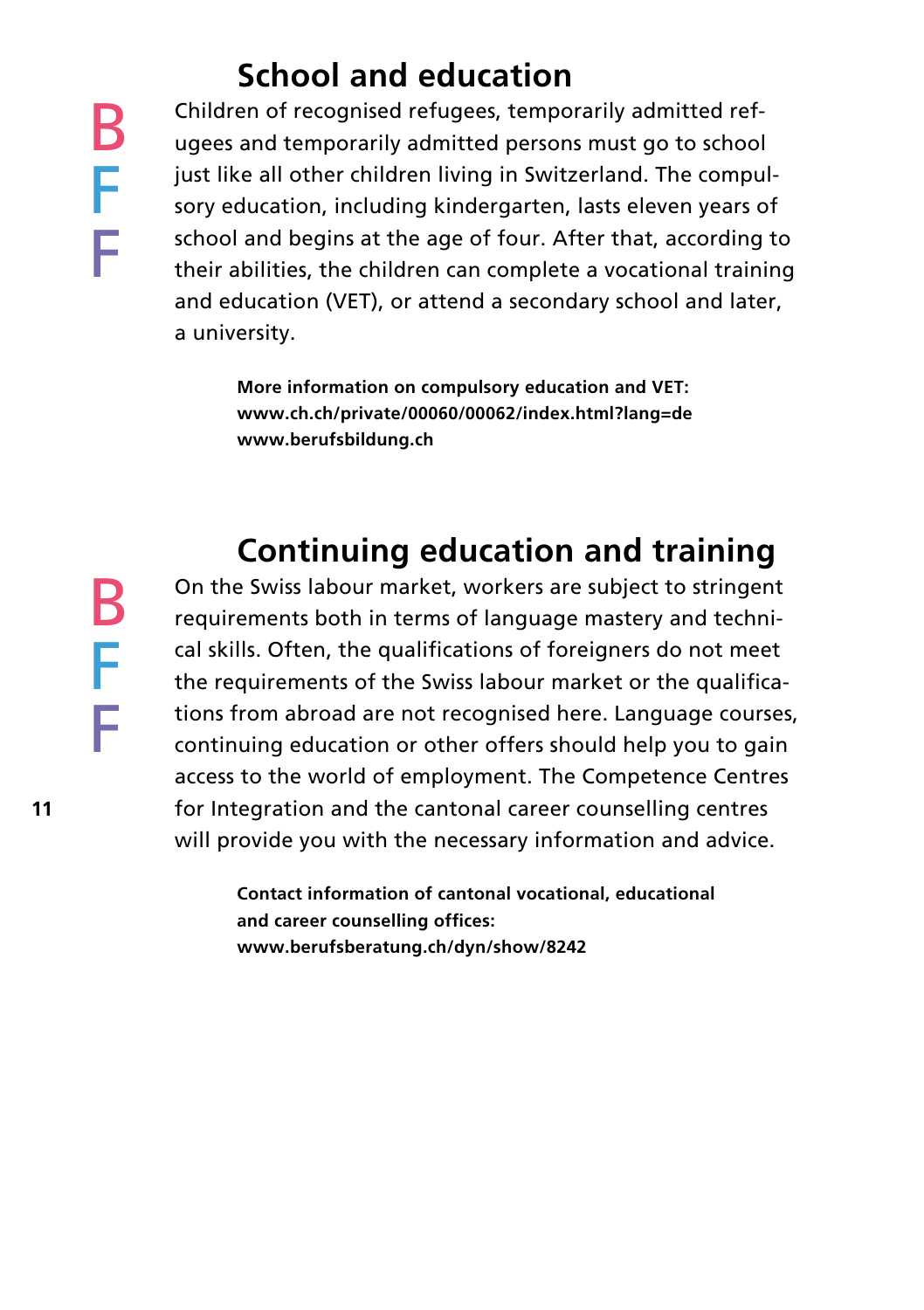### **Employment**

Employment and economic independence are important factors for integration into society. Take advantage of offers that make it easier for you to enter the world of employ-ment and let the competent authorities advise you. You must actively seek a job.

You can take up gainful employment throughout Switzerland. Under certain conditions, a week's stay outside your canton of residence is possible. The employer must notify your employment to the responsible cantonal authority at the place of employment before you start working. The termination of employment and a job change must also be notified. The notifi-cation serves the purpose of protecting the employees, among other things. It is intended to prevent you from having to work for lower wages than other people.

The rules concerning the change of canton (see page 7) are still to be followed.

> **Useful information on employment and how to find work: [www.treffpunkt-arbeit.ch](http://www.treffpunkt-arbeit.ch)**

**Information on employees: [www.ch.ch/private/00054/00055/index.html?lang=de](http://www.ch.ch/private/00054/00055/index.html?lang=de)**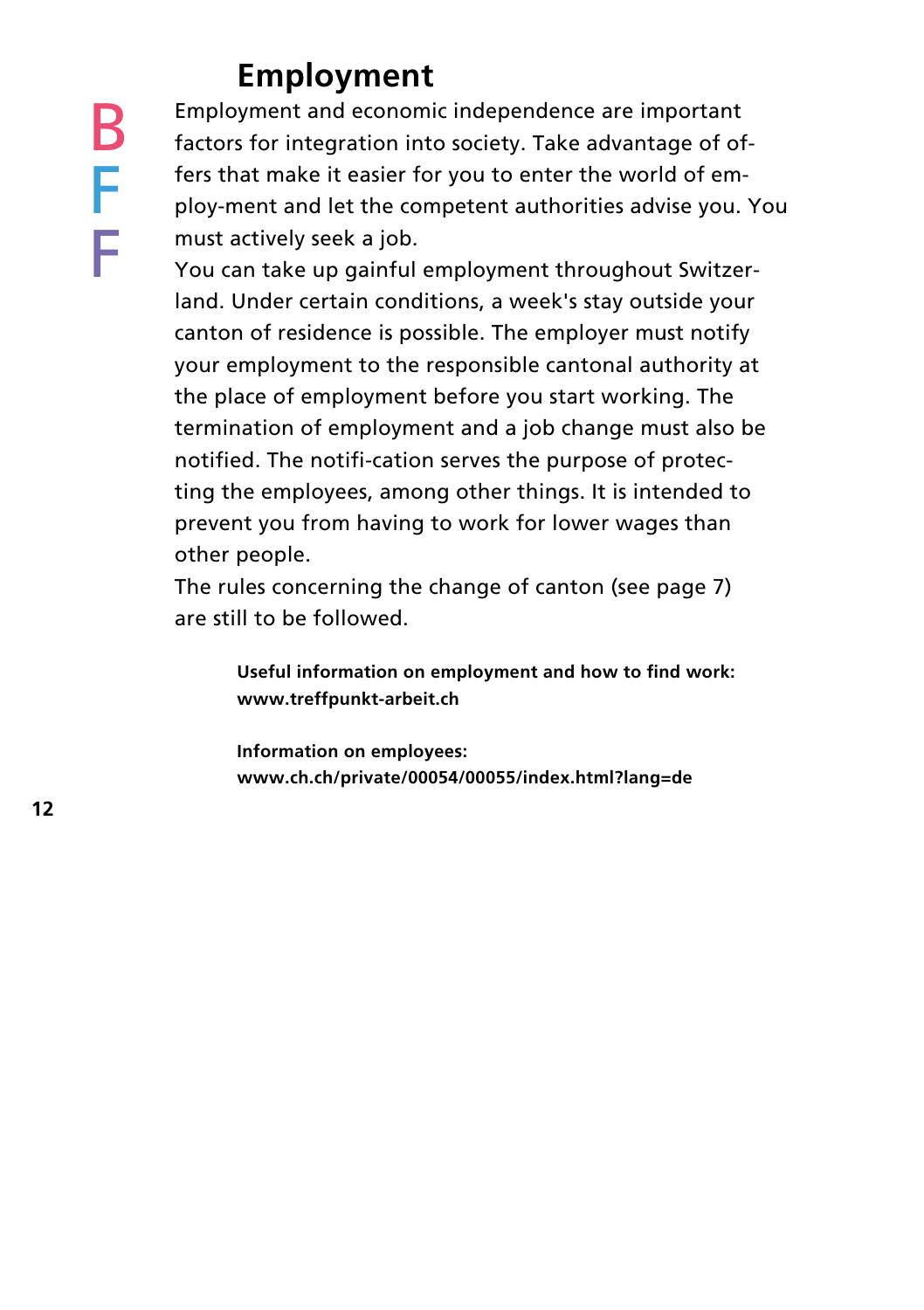### **Healthcare**

B F F

Switzerland offers a well-developed healthcare system. You should obtain information about how you and your family can live healthily and what offers are available.

All persons living in Switzerland must mandatorily take out a basic health insurance coverage.

As in other areas of everyday life, it is important also in the area of health that you are able to gather information and communicate, as far as possible, in the local language.

> **For the prevention and treatment of physical and mental ailments, the Federal Office of Public Health provides comprehensive information in various languages: [www.migesplus.ch](http://www.migesplus.ch)**

**The Swiss Red Cross (SRC) offers medical care, psychotherapy and counselling to victims of torture and war and their families in Bern, Zurich, Geneva and Lausanne: [www.redcross.ch/de/organisation/ambulatorium-fuer-folter-und](http://www.redcross.ch/de/organisation/ambulatorium-fuer-folter-und-kriegsopfer/hilfe-fuer-traumatisierte-menschen) [-kriegsopfer/hilfe-fuer-traumatisierte-menschen](http://www.redcross.ch/de/organisation/ambulatorium-fuer-folter-und-kriegsopfer/hilfe-fuer-traumatisierte-menschen)**

**The Swiss Centre for Psychotraumatology (GRAVITA) also offers medical care, psychotherapy and counselling to victims of torture and war and their families in St.Gallen: [www.gravita.ch/angebot](http://www.gravita.ch/angebot)**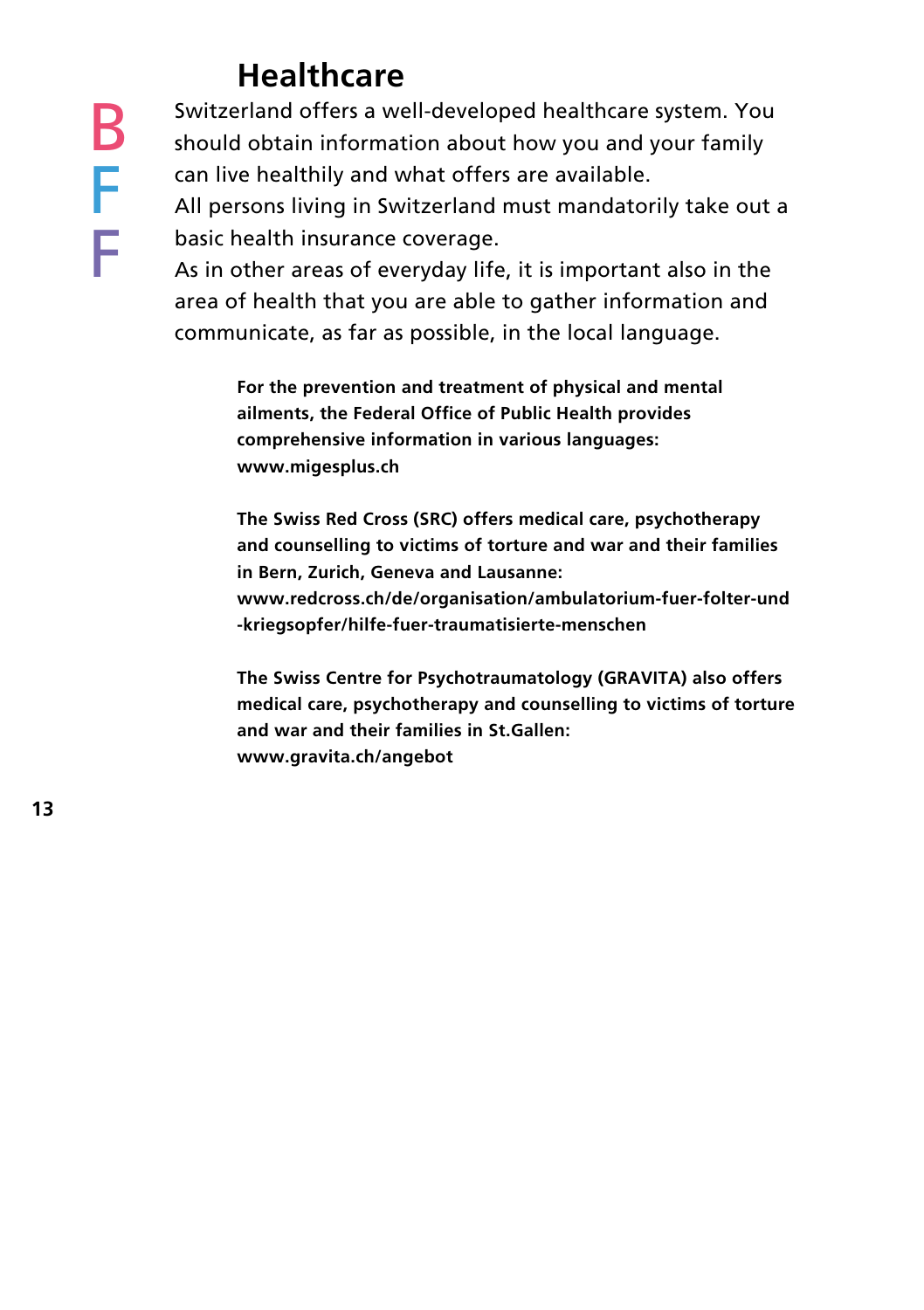### **Social insurance**

Switzerland has a well-developed social insurance network. The benefits of each social security branch are financed in advance through contributions from earned income. As a recognised refugee, temporarily admitted refugee and temporarily admitted person, you are equally under obligation to contribute and are entitled to benefits as the Swiss. Social insurance offers insured persons protection against risks, the financial consequences of which they cannot manage on their own (for example, in case of unemployment or disability). There is also a pension for elderly people. A pension may also be paid if the spouse or a parent dies (for minors). Employees are insured by the employer against accidents and occupational diseases.

> **More about the social insurance: [www.bsv.admin.ch/bsv/de/home/sozialversicherungen/](http://www.bsv.admin.ch/bsv/de/home/sozialversicherungen/ueberblick.html) [ueberblick.html](http://www.bsv.admin.ch/bsv/de/home/sozialversicherungen/ueberblick.html)**

**More information about unemployment insurance: [www.treffpunkt-arbeit.ch/arbeitslos/erste\\_schritte/](http://www.treffpunkt-arbeit.ch/arbeitslos/erste_schritte/)**

**More information about other types of insurance coverage: [www.ch.ch/private/00029/00039/index.html?lang=de](http://www.ch.ch/private/00029/00039/index.html?lang=de)**

#### **Taxes**

B F F

Recognised refugees, temporarily admitted refugees and temporarily admitted persons must pay taxes in Switzerland. Taxes are withheld at source, i.e. directly deducted from a person's salary before it is paid (Art. 83 to 110 of the Federal Act of 14 December 1990 on Federal Direct Tax). The level of taxation varies from canton to canton.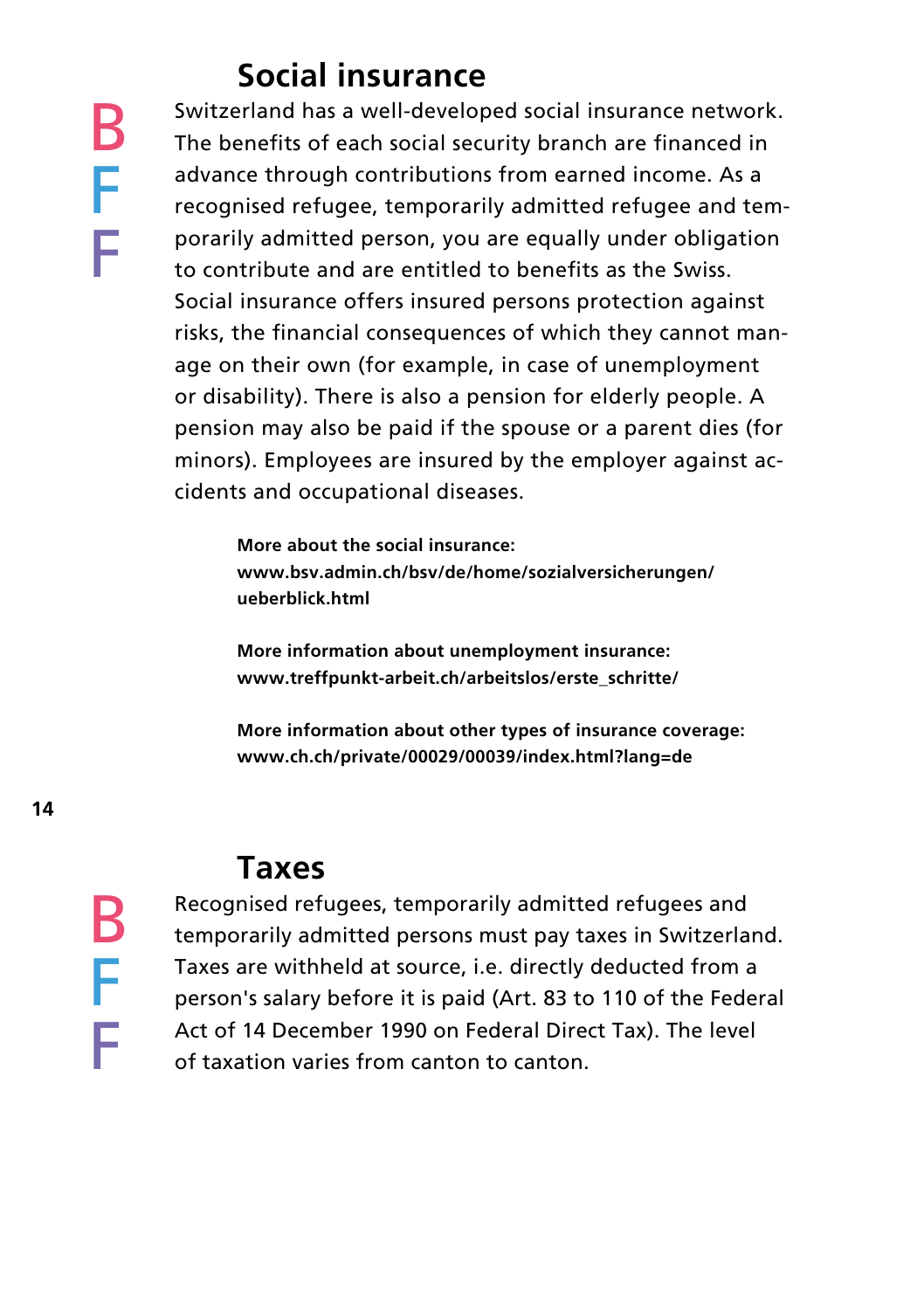### **Social benefits**

Social benefits are financed by taxpayers' money. The amount of social benefits payments may vary from canton to canton. In most cantons, however, the guidelines for the calculation of the contributions, which are set by the Swiss Association of Welfare Organisations (SKOS), are applied. This ensures a fair and effective provision of social benefits in Switzerland

Recognised refugees and temporarily admitted refugees have the same entitlement to social benefits as Swiss citizens, if they are unable to provide for themselves financially.

The claims of temporarily admitted persons to social benefits are regulated by cantonal law. In general, social benefits for temporarily admitted persons are lower than those for recognised refugees and temporarily admitted refugees.

> **More information at the following address: [www.skos.ch/sozialhilfe/haeufig-gestellte-fragen](http://www.skos.ch/sozialhilfe/haeufig-gestellte-fragen)**

**All persons capable of working are expected to become independent of social benefits and to be able to provide for themselves and their family.** 

B

F

F

B

F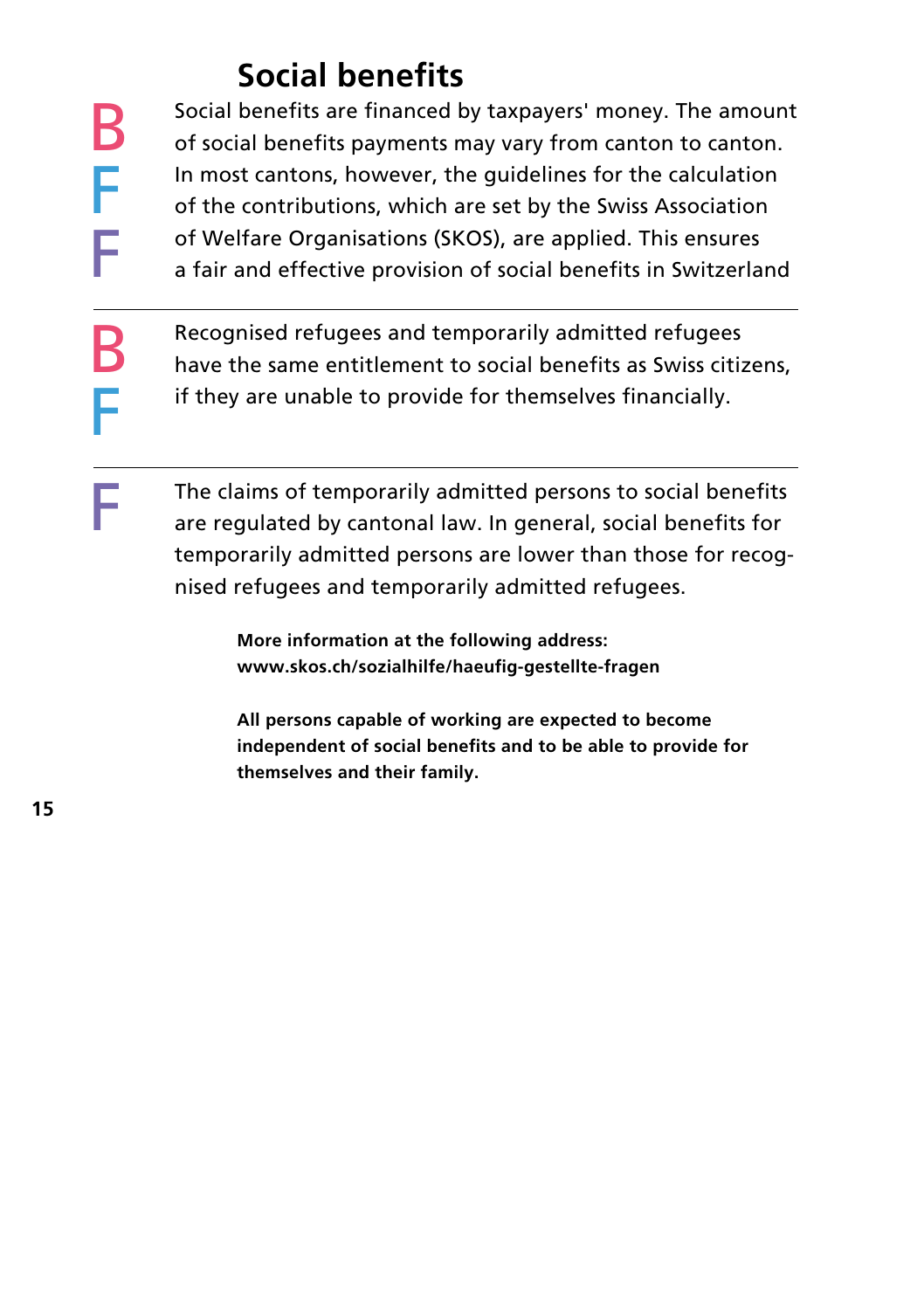#### **Important addresses**

Cantonal immigration and labour market authorities: **[www.sem.admin.ch/bfm/de/home/ueberuns/kontakt/](http://www.sem.admin.ch/bfm/de/home/ueberuns/kontakt/kantonale_behoerden/adressen_kantone_und.html) [kantonale\\_behoerden/adressen\\_kantone\\_und.html](http://www.sem.admin.ch/bfm/de/home/ueberuns/kontakt/kantonale_behoerden/adressen_kantone_und.html)**

Cantonal naturalisation authorities: **[www.sem.admin.ch/bfm/de/home/ueberuns/kontakt/](http://www.sem.admin.ch/bfm/de/home/ueberuns/kontakt/kantonale_behoerden/kantonale_einbuergerungsbehoerden.html) [kantonale\\_behoerden/kantonale\\_einbuergerungsbehoerden.html](http://www.sem.admin.ch/bfm/de/home/ueberuns/kontakt/kantonale_behoerden/kantonale_einbuergerungsbehoerden.html)**

Cantonal authorities for registration of employment: **[www.sem.admin.ch/bfm/de/home/ueberuns/kontakt/](http://www.sem.admin.ch/bfm/de/home/ueberuns/kontakt/kantonale_behoerden/Adressen_Meldeverfahren.html) [kantonale\\_behoerden/Adressen\\_Meldeverfahren.html](http://www.sem.admin.ch/bfm/de/home/ueberuns/kontakt/kantonale_behoerden/Adressen_Meldeverfahren.html)**

Cantonal and municipal integration offices: **[www.sem.admin.ch/bfm/de/home/ueberuns/kontakt/](http://www.sem.admin.ch/bfm/de/home/ueberuns/kontakt/kantonale_behoerden/kantonale_ansprechstellen.html) [kantonale\\_behoerden/kantonale\\_ansprechstellen.html](http://www.sem.admin.ch/bfm/de/home/ueberuns/kontakt/kantonale_behoerden/kantonale_ansprechstellen.html)**

#### **Other useful links**

Swiss authorities online: **[www.ch.ch](http://www.ch.ch)** State Secretariat for Migration (SEM): **[www.sem.admin.ch](http://www.sem.admin.ch)** Federal Commission on Migration (FCM): **[www.ekm.admin.ch](http://www.ekm.admin.ch)**

#### **Publication details**

| Publisher | <b>State Secretariat for Migration SEM</b> |
|-----------|--------------------------------------------|
|           | Quellenweg 6, CH-3003 Bern-Wabern          |
| Editor    | Information and communication, SEM         |
| Graphics  | meierkolb, Lucerne                         |
| Photos    | Fabian Biasio, Lucerne                     |
| Source    | <b>BBL, Vertrieb Bundespublikationen</b>   |
|           | CH-3003 Bern                               |
|           | www.bundespublikationen.admin.ch           |
|           |                                            |

2nd edition 2019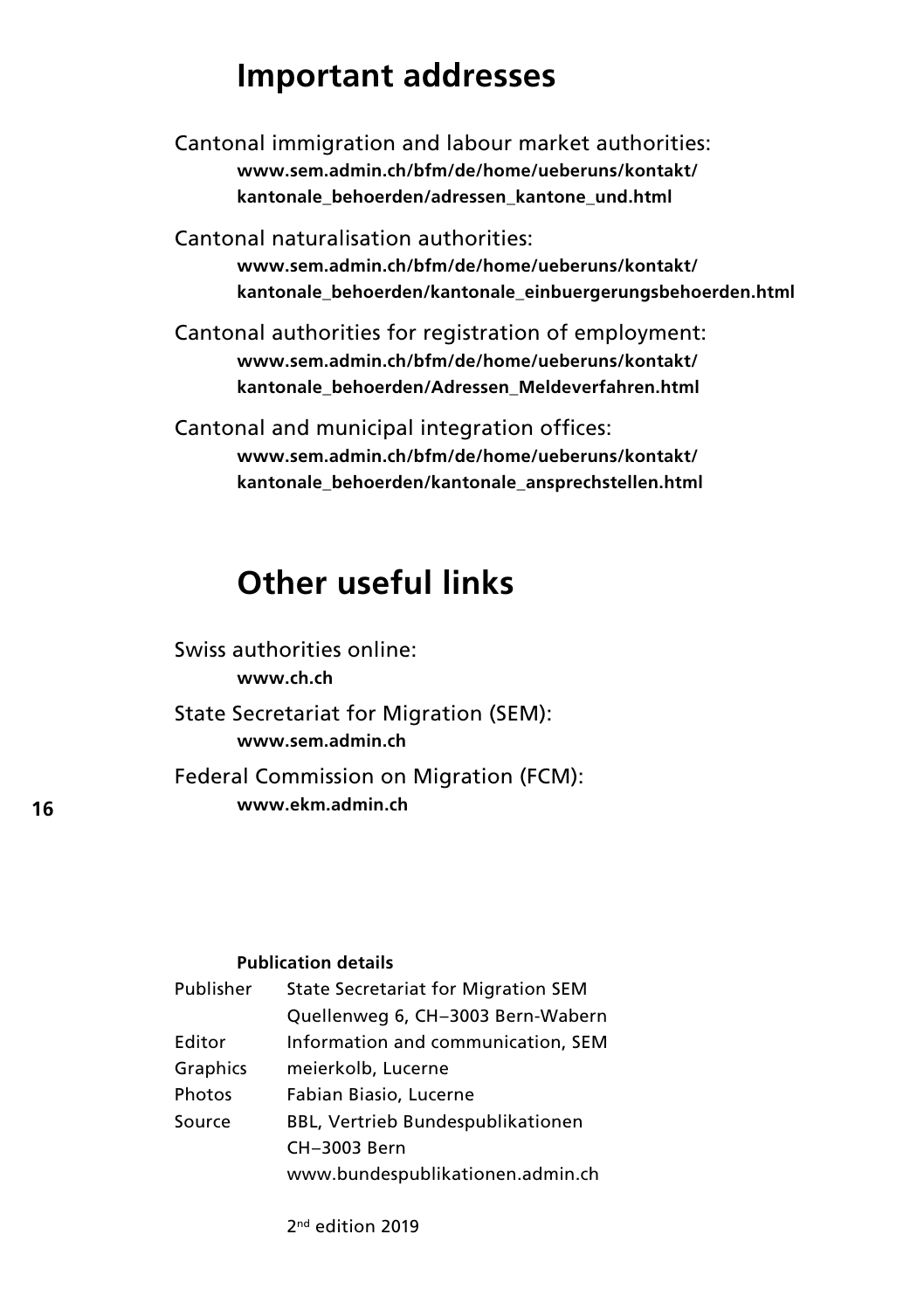